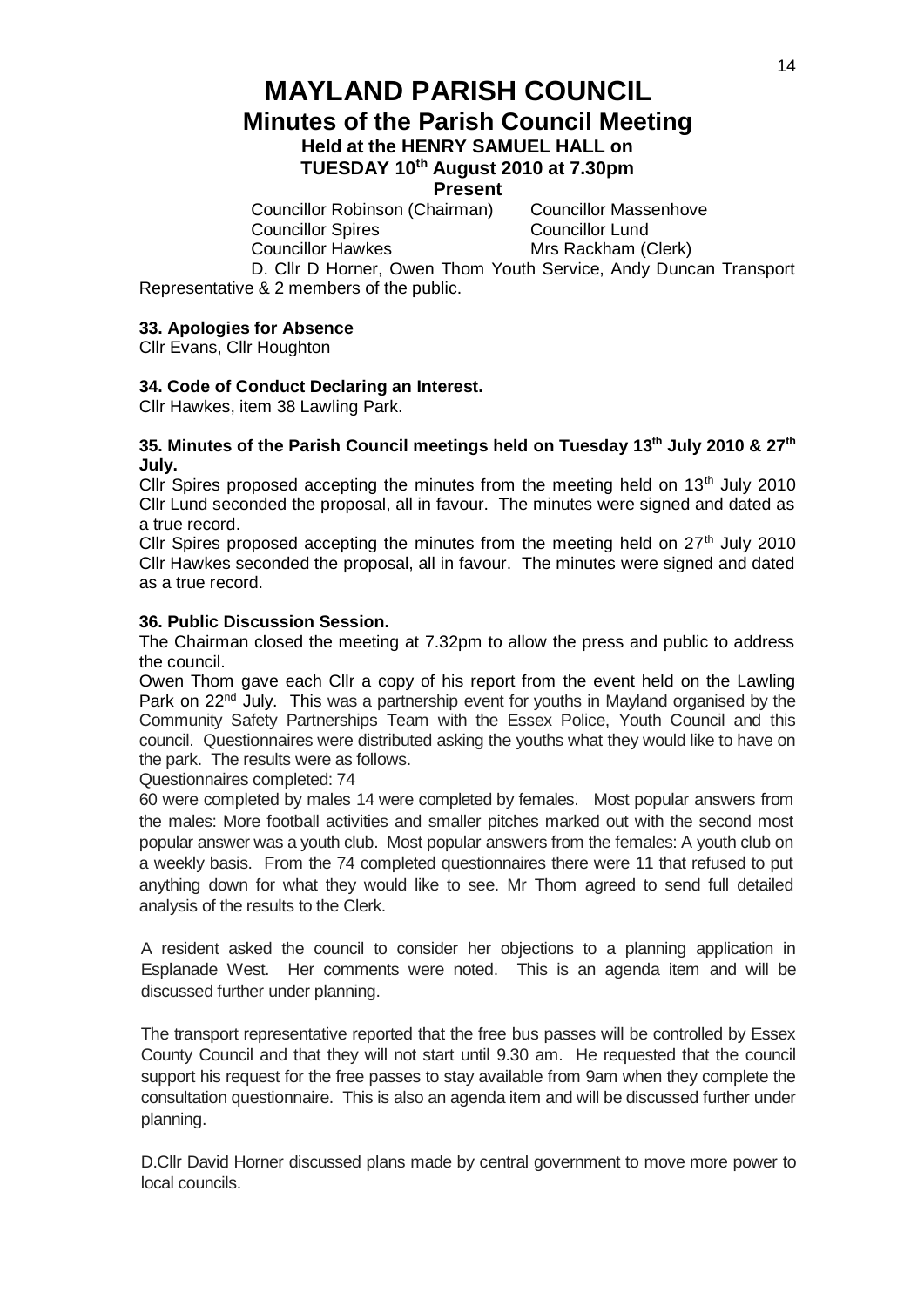The Chairman thanked everyone for their comments and reconvened the meeting at 8.05pm

# **37. Items c/fwd from July meeting.**

## **Correspondence.**

MDC. Response times for Parish Council have to respond to planning applications. It was noted that we could not have any extension to allow us to consider applications.

## **Parks & Open Spaces.**

Cherry Alley play area trees. A resident is concerned that these trees are dead and could damage her property. **Cllr Massenhove** will investigate and report back. **Add to next agenda.**

### **Village Environment**

Sea Defence repairs. A letter from the Environment Agency detailing scheduled work was discussed and its contents noted.

#### **Councillors Report**

NAP Report. Cllr Massenhove advised the council that the problems with anti-social behaviour was discussed fully along with speeding vehicles. The police are doing what they can but there is no money for extra cover.

### DHGPC Report. **Add to next agenda.**

Armed forces day report. **Add to next agenda.**

### **38. Lawling Park.**

Each Cllr has received a copy of the minutes from the July LPC meeting. Cllr Hawkes asked for an update for CCTV. Cllr Spires said we are waiting for the report from the agencies that are helping us decide what is required. A quick fix is not possible and could be a waste of money.

PWLB Loan Application. Each Cllr received a copy of the report highlighting the financial position of phase 2 of the LPH Extension and details of the PWLB application. Cllr Lund proposed we complete and sign the application form. Cllr Spires seconded the proposal. A vote was taken 4 yes 1 abstained. Motion carried. The application was signed and dated by the Chairman and the Responsible Financial Officer (Clerk). **Clerk to action.**

Abbey Homes. We contacted the developer regarding obtaining some of the S106 fund earlier than is stated in the current S106 agreement. Abbey Homes will look at this request after the summer holidays.

Car boot sale request. The Clerk received a verbal request but no further information has been received. It was agreed that this will be moved to the LPC agenda.

## **39. Planning.**

**Correspondence.** Planning Application FUL/MAL/10/00186 Refused. A new application may be planned. This council has received letters from the applicant and the objector. The council agreed to keep this letters on file but would not comment until a planning application has been received.

## **Consideration of applications for the council to make comment to the Planning Authority.**

**HOUSE/MAL/10/00633.** Erection of two storey and single storey extension and boarding of existing cottage. King Fisher Cottage. The Endway. No Objections.

**Consideration of applications for the council to make comment to Essex County Council Environmental Planning Authority.**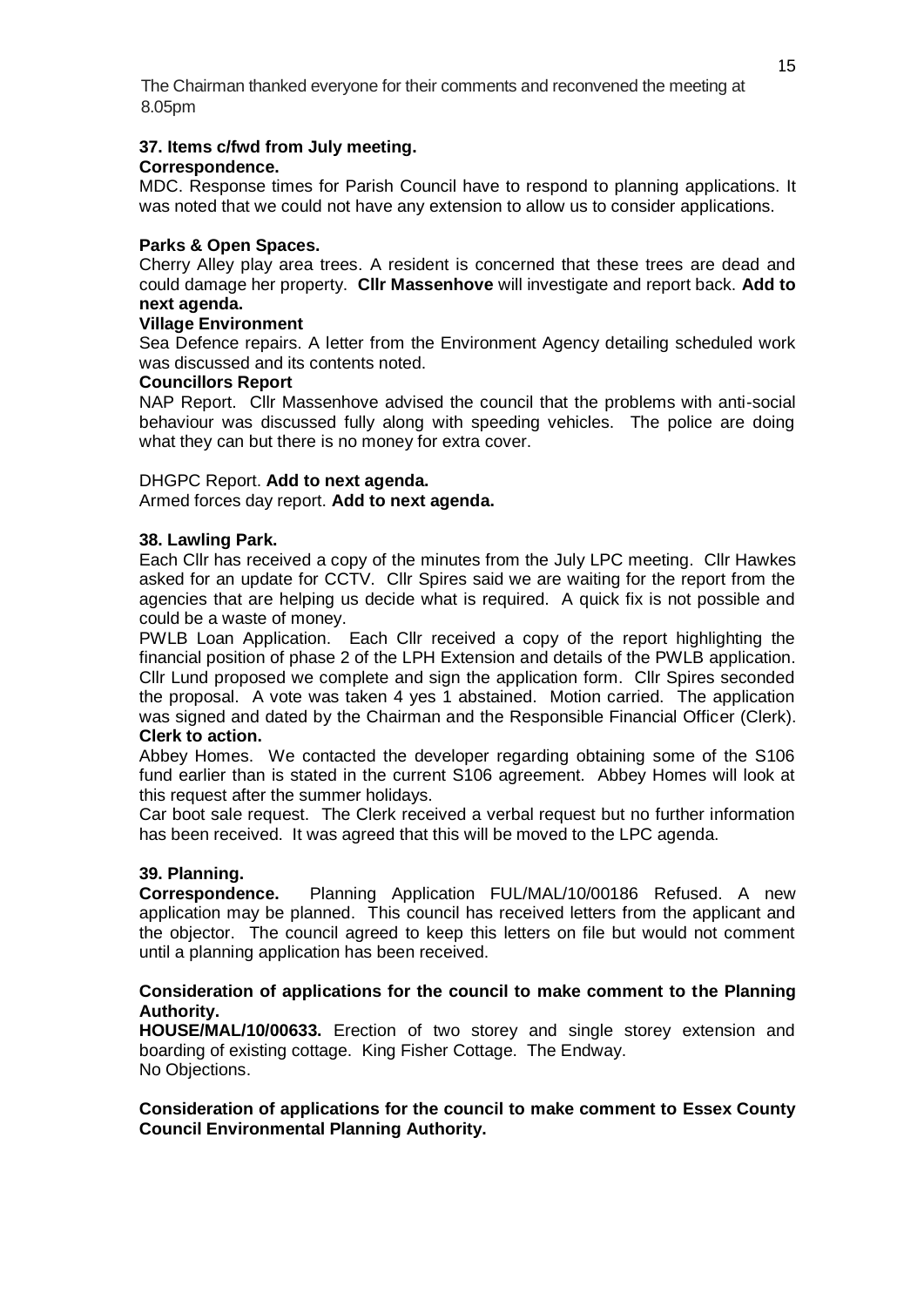**CC/MAL/84/10.** The construction of six additional staff car parking spaces with one of these to be a parking space for the disabled situated to the north of the school site and accessed via the schools existing Katonia Avenue entrance/exit. Maylandsea Primary School, Katonia Avenue, Mayland. **Support** 

# **Planning Decisions made by the Planning Authority.**

**HOUSE/MAL/10/00379.** Construction of free standing balcony and Installation of door to first floor. Esplanade House Esplanade Mayland Essex

Approved

**HOUSE/MAL/10/00405.** Erection of single storey rear extension

17 Mill Road Mayland Essex CM3 6EQ

Approved

**FUL/MAL/10/00353.**Additional residential accommodation for relative, games room and replacement garage. (Revision to previously approved FUL/MAL/08/00874) 28 Steeple Road Mayland Essex CM3 6EG Refused

# **40. Highways.**

Cllrs reported that a footpath in West Avenue was being used by cyclists as the stiles have been removed. **Clerk** to contact Highways.

The repair to the gateway at the entrance to Mayland from Latchingdon looks temporary. Is there a plan to repair it property? **Clerk** to contact Highways.

The left hand sign at the entrance to Katonia Avenue has been removed. The post is still standing. It was agreed to try and get it removed. **Clerk** to contact Highways.

Transport. Changes to bus pass consultation. Following a discussion it was agreed that the Parish Council will respond to the consultation document. **Clerk** to action.

Condition of The Drive. A resident's complaint. This has been dealt with by the Clerk prior to this meeting.

Speed Survey results. These were discussed and the contents noted.

Localism Rangers Work. Correspondence from Highways. This scheme will give us the opportunity to get small problems fixed. It was agreed to request that all street signs to be fixed to stop them being turned around. It was also agreed to ask that the litter at the gateways to the village be removed and fly posters taken down.

Correspondence. Traffic Calming Measures. The Drive. The residents who are affected by the platforms in The Drive have requested that surveys be carried out once the school is open after the holidays. Details and letters will be kept on file.

# **41. Parks & Open Spaces.**

Fencing missing from George Everitt Park. It was agreed to ask our ground worker to investigate and report back.

Helicopter landing on Cardnell Brothers Memorial Field. The council has never given permission to use its land for non emergency helicopter landings. It was agreed that the **Clerk** will write to the owner of the helicopter.

Path from Imperial Avenue to Esplanade. All the information was sent to Essex County Council who have advertised the proposed addition to the definitive map to allow residents to comment.

Information regarding an argument between two residents was noted.

# **Cllr Massenhove gave his apologies and left the meeting at 9.12**

# **42 Village Environment**

Lighting, Vandalism & Sea Wall.

Councillors reported that the Lawling Park Hall sign has been removed and needs refitting. **Clerk** to action.

Photo competition. A winter theme for the competition was discussed. **Add to next agenda.**